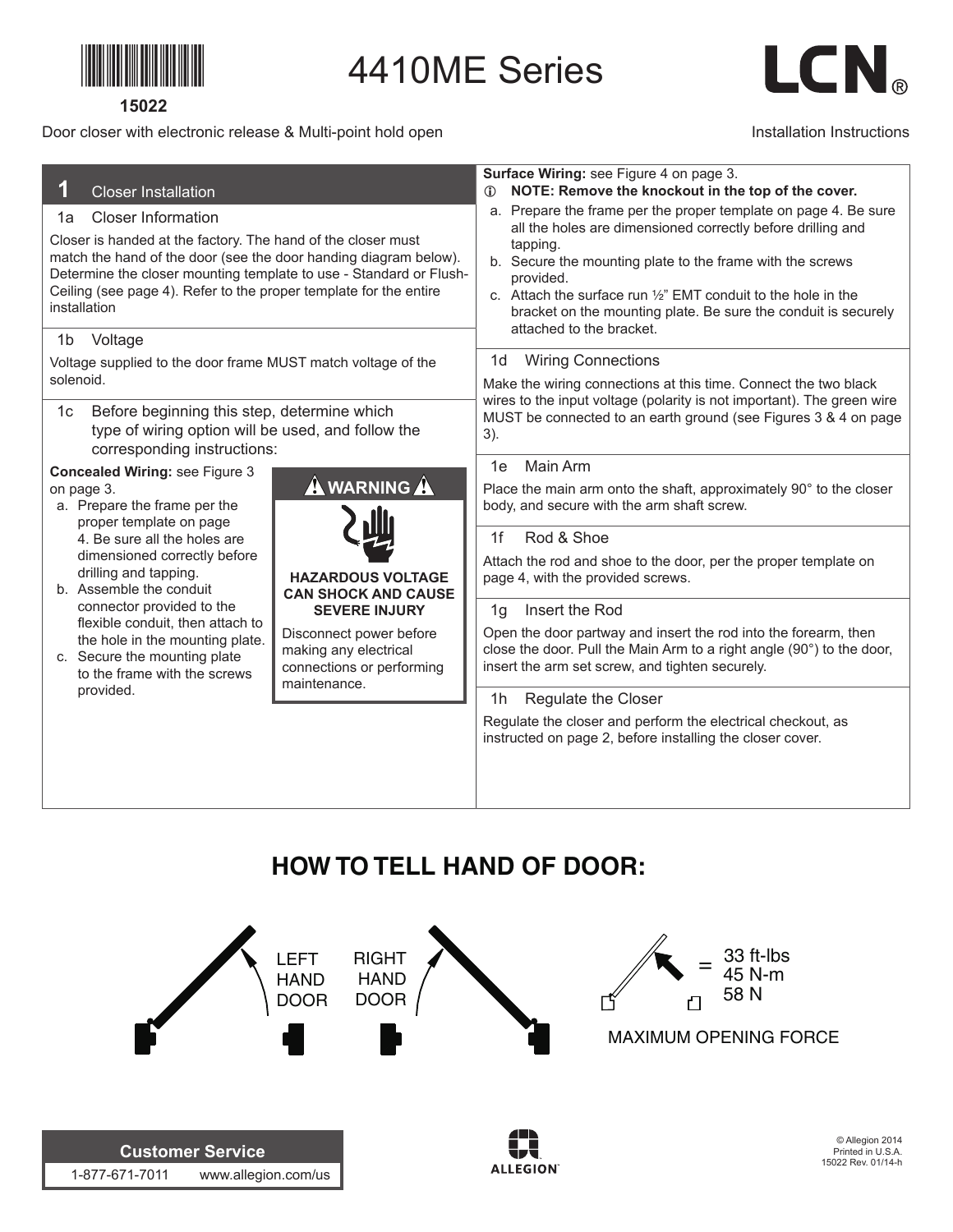## **2** Regulation Instructions

**See Figure 2 on the opposite page for regulating screw location, door control diagram & spring power adjustment**

#### **2a Spring Power Adjustment**

DO NOT ALLOW THE DOOR TO SLAM INTO THE FRAME. The spring power should be adjusted **only** if more power is needed to close the door. Turning the spring adjustment 5/32" Allen Wrench clockwise will increase the spring power. Maximum adjustment is six (6) turns.

#### 2b Regulation

A "normal" closing time from a 90° position is five (5) to seven (7) seconds, equally divided between the **MAIN** and **LATCH SPEED**. If adjustments are needed, use a <sup>3</sup>/<sub>32</sub>" Allen Wrench. To adjust the **MAIN SPEED**, turn the regulating screw clockwise to slow the door speed, or counterclockwise to increase the door speed. **LATCH SPEED** is adjusted the same way. When adjusting the **BACKCHECK,** use the least amount of force necessary to sufficiently slow the swing of the door.To adjust the closer **BACKCHECK**, turn the regulating screw clockwise to increase the amount of force, or counterclockwise to reduce the amount of force. **DO NOT USE THE ABRUPT BACKCHECK SETTING OR EXPECT THE CLOSER TO ACT AS A STOP!**

# **A** CAUTION **A**

Improper installation or regulation may result in personal injury or property damage. Follow all instructions carefully. For questions, call LCN at 877-671-7011

# **3** Electrical Checkout

#### **After completion of installation & wiring, and with the unit properly powered, perform the following tests:**

#### 3a Hold Open the Door

With power on, open the door any position and release. The door should remain in the hold-open position within 10°. For a bypass model to hold open, the door must be opened beyond the degree of the door swing indicated on the label.

#### 3b Door

If the door does not remain in the hold open position, push the on/ off switch. If the door still does not hold open, verify the proper voltage input at the solenoid leads.

# 3c Power Release

Turn the power off. The door should close completely.

# 3d Manual Release

To release manually, pull firmly on the door. The door should close completely.

# 3e Rechecking the System

The system should be checked at regular intervals. It is recommended that steps 3a-3c be repeated every 90 days.

# **4** Electrical Data for Door Holder Solenoid

24V AC-DC Nominal +10% - 15% @ 0.075 Amp. Max. 120V AC-DC Nominal +10% - 15% @ 0.030 Amp. Max. 24 V Hold Open Force Adjustment

If the door is hard to pull out of the hold open position, adjust as shown.

# **Important**

**The closer leaves the factory set at a maximum holding force. The holding force may be decreased and increased again, but it cannot be increased beyond the original setting.**



Turn counterclockwise to decrease the holding force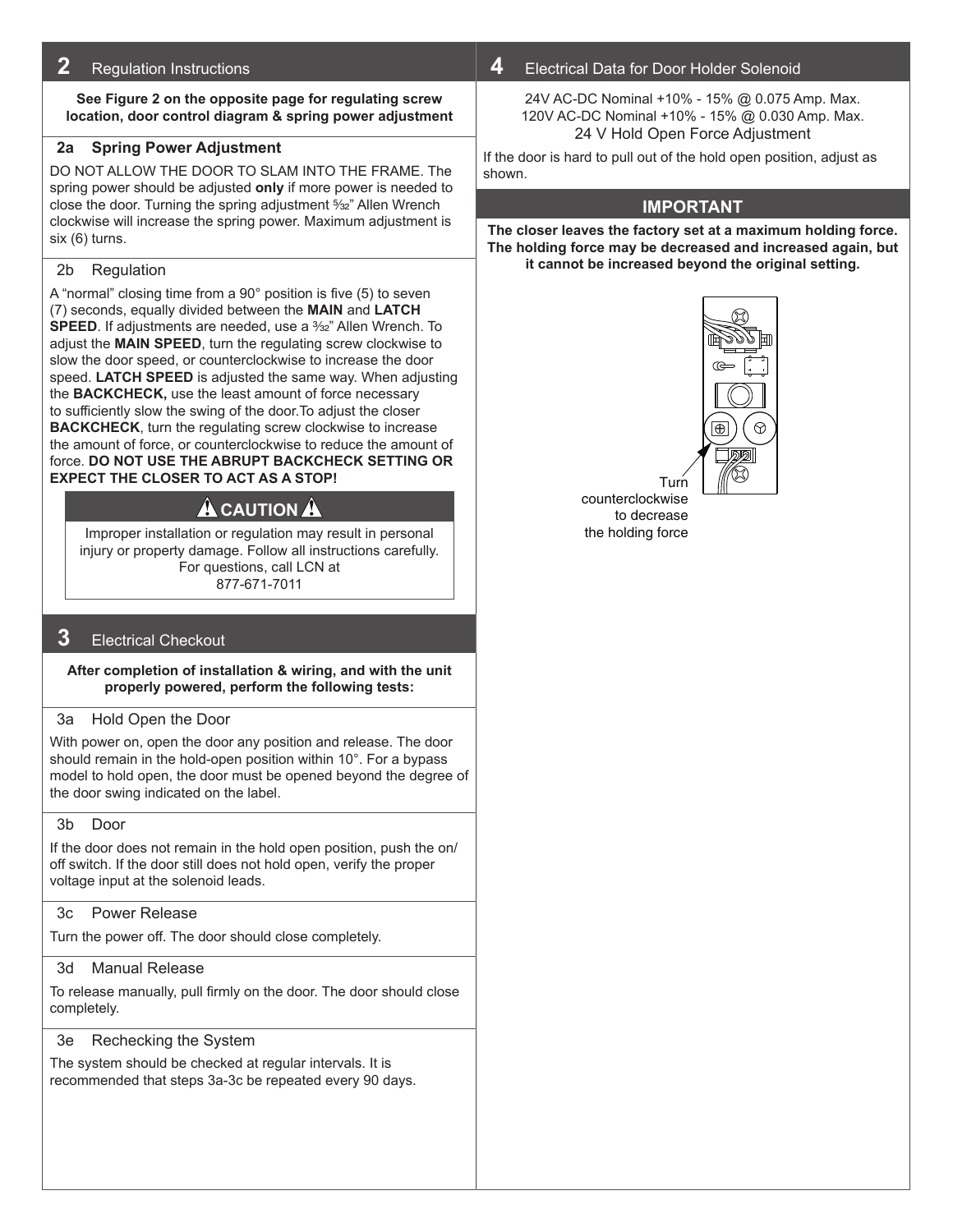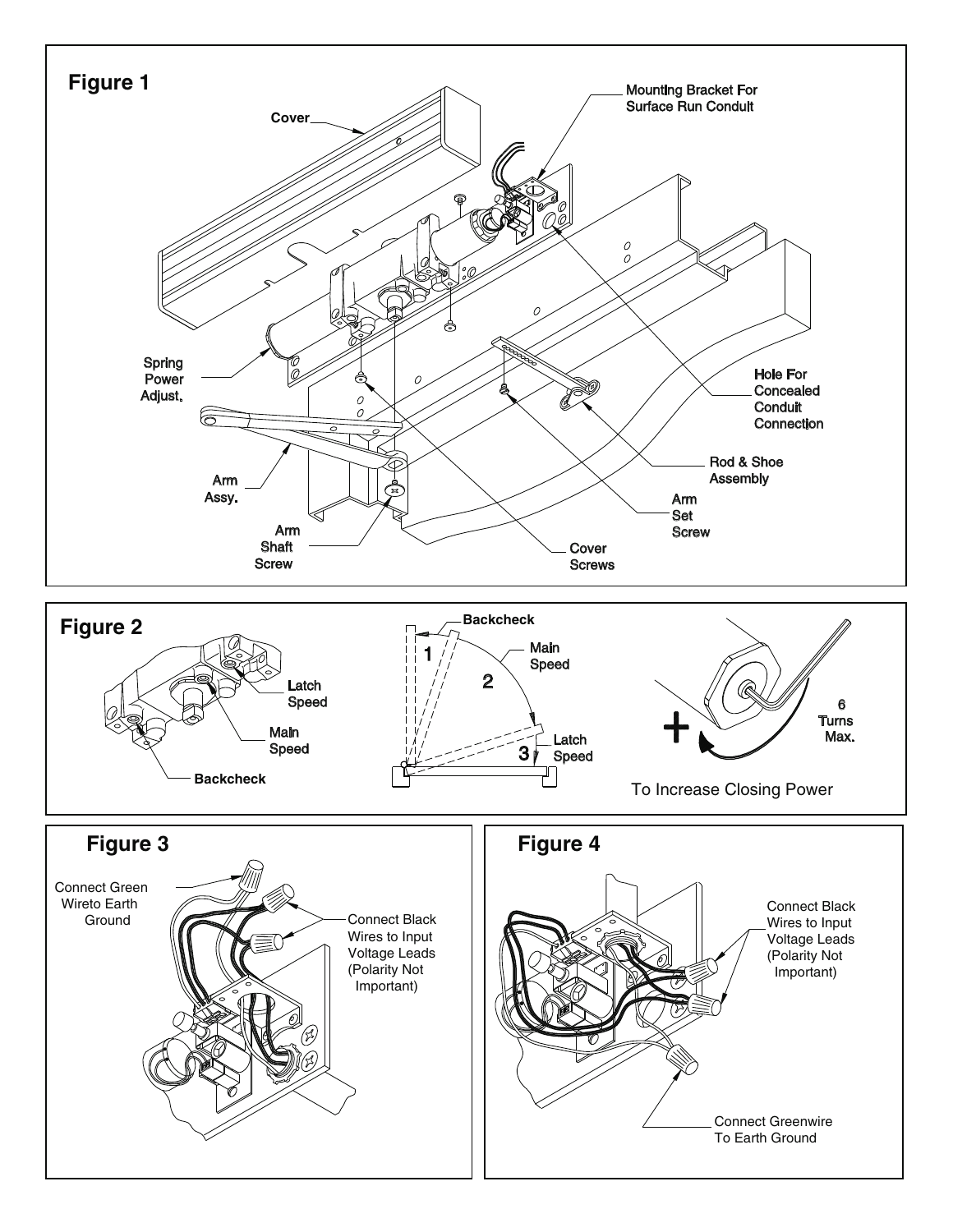

| I імсн I                                                                                                                                                                                 | $\frac{1}{4}$ $\frac{3}{8}$ $\frac{1}{2}$ $\frac{1}{2}$ | $rac{5}{8}$ |  | $\frac{3}{4}$ $\frac{7}{8}$ $\frac{1}{8}$ $\frac{1}{8}$ $\frac{1}{4}$ $\frac{1}{2}$ $\frac{1}{2}$ $\frac{15}{16}$ $\frac{2}{4}$ |  |  |
|------------------------------------------------------------------------------------------------------------------------------------------------------------------------------------------|---------------------------------------------------------|-------------|--|---------------------------------------------------------------------------------------------------------------------------------|--|--|
| M.M.  6                                                                                                                                                                                  | $110 - 1$                                               |             |  | 13   16   19   22   29   32   38   49   51                                                                                      |  |  |
| INCH $2\frac{9}{16}$ $2\frac{3}{4}$ $3\frac{7}{8}$ $5\frac{3}{4}$ $6\frac{1}{8}$ $8\frac{1}{8}$ $8\frac{15}{16}$ $2\frac{4}{13}\frac{1}{0}\frac{3}{13}\frac{1}{1}\frac{1}{4}\frac{1}{0}$ |                                                         |             |  |                                                                                                                                 |  |  |
| M.M.  65   70   98   146   156  203  227  700  900  925  1200                                                                                                                            |                                                         |             |  |                                                                                                                                 |  |  |